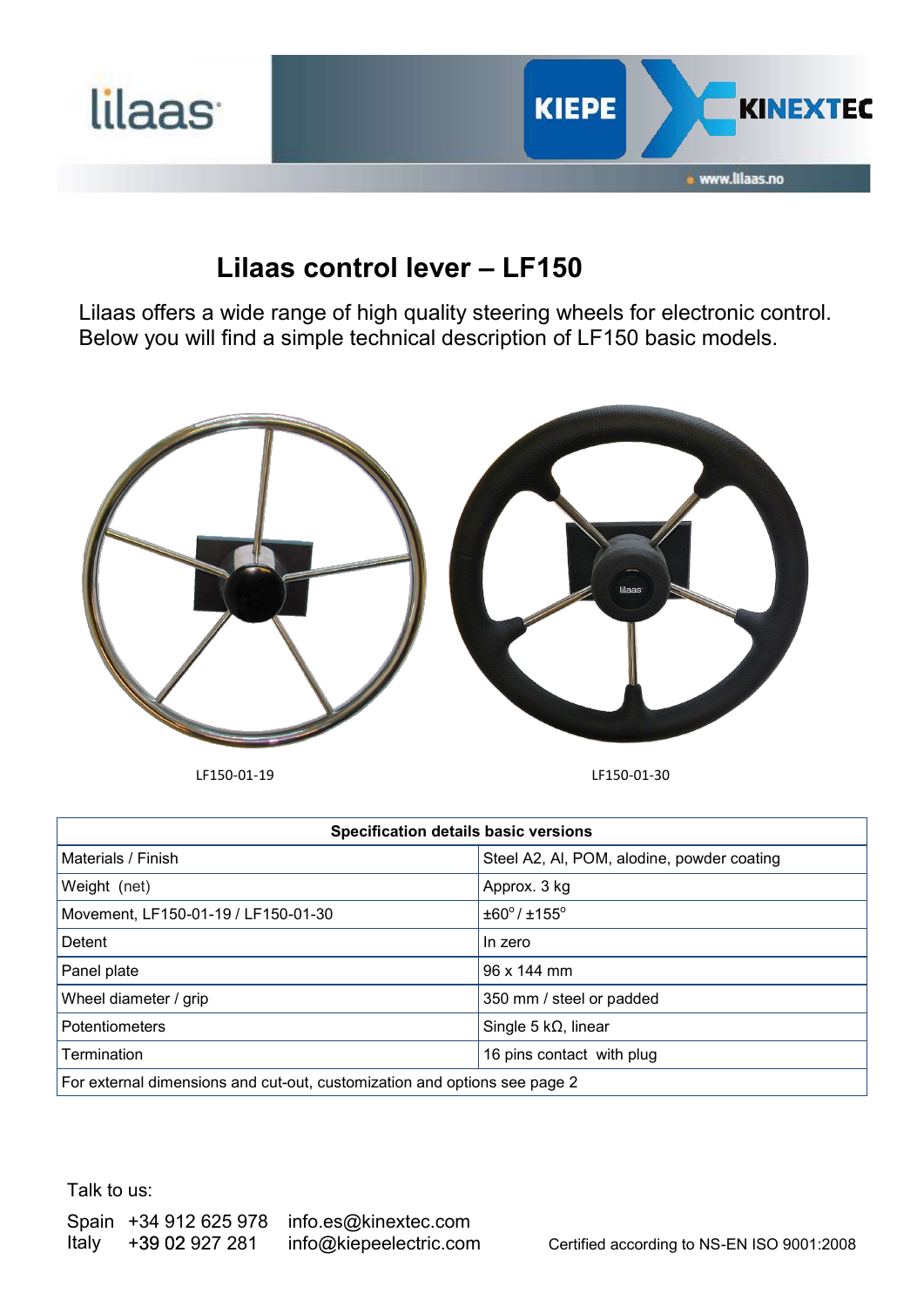## **Standard potentiometer**

The standard potentiometer is of a plastic conductive type measuring 5 kΩ between the end points. The potentiometer must be used as a voltage divider and not as a rheostat. Wiper current must not exceed 1 mA.

## **External dimensions and cut-out**





Below the panel plate, the outer dimensions of LF150-01-30 are the same as above sketch and insignificant differently above the panel plate.



Talk to us:

|       | Spain +34 912 625 978 | info.es@kinextec.com   |
|-------|-----------------------|------------------------|
| Italy | +39 02 927 281        | info@kiepeelectric.com |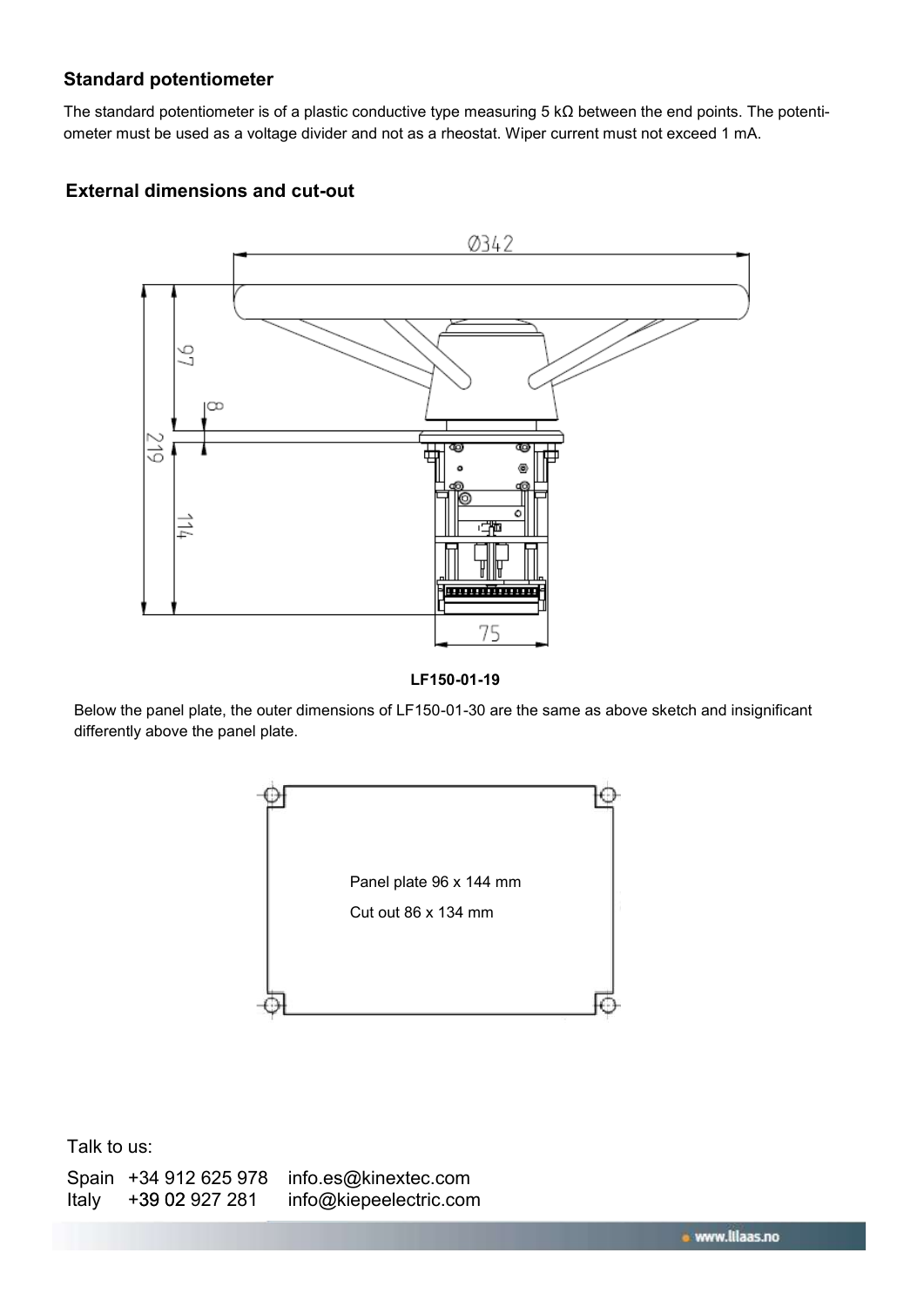Do you need an extended version? To simplify the customization process, please fill in your request to Lilaas in the *Spec your request* form below and forward it to: sales@lilaas.no

We will revert with price and availability.

| Spec your request            |            |                    |  |  |
|------------------------------|------------|--------------------|--|--|
| Options, other than standard | <b>Yes</b> | <b>Description</b> |  |  |
| Panel plate custom           |            |                    |  |  |
| Wheel                        |            |                    |  |  |
| Potentiometer                |            |                    |  |  |
| Mechanical movement          |            |                    |  |  |
| Scale                        |            |                    |  |  |
| Scale light                  |            |                    |  |  |
| Detents                      |            |                    |  |  |
| Springloaded return          |            |                    |  |  |
| Micro switch                 |            |                    |  |  |
| <b>Termination</b>           |            |                    |  |  |
| Other                        |            |                    |  |  |

| Specification from: | Contact person: |
|---------------------|-----------------|
| Company:            | E-mail:         |
|                     | Telephone:      |